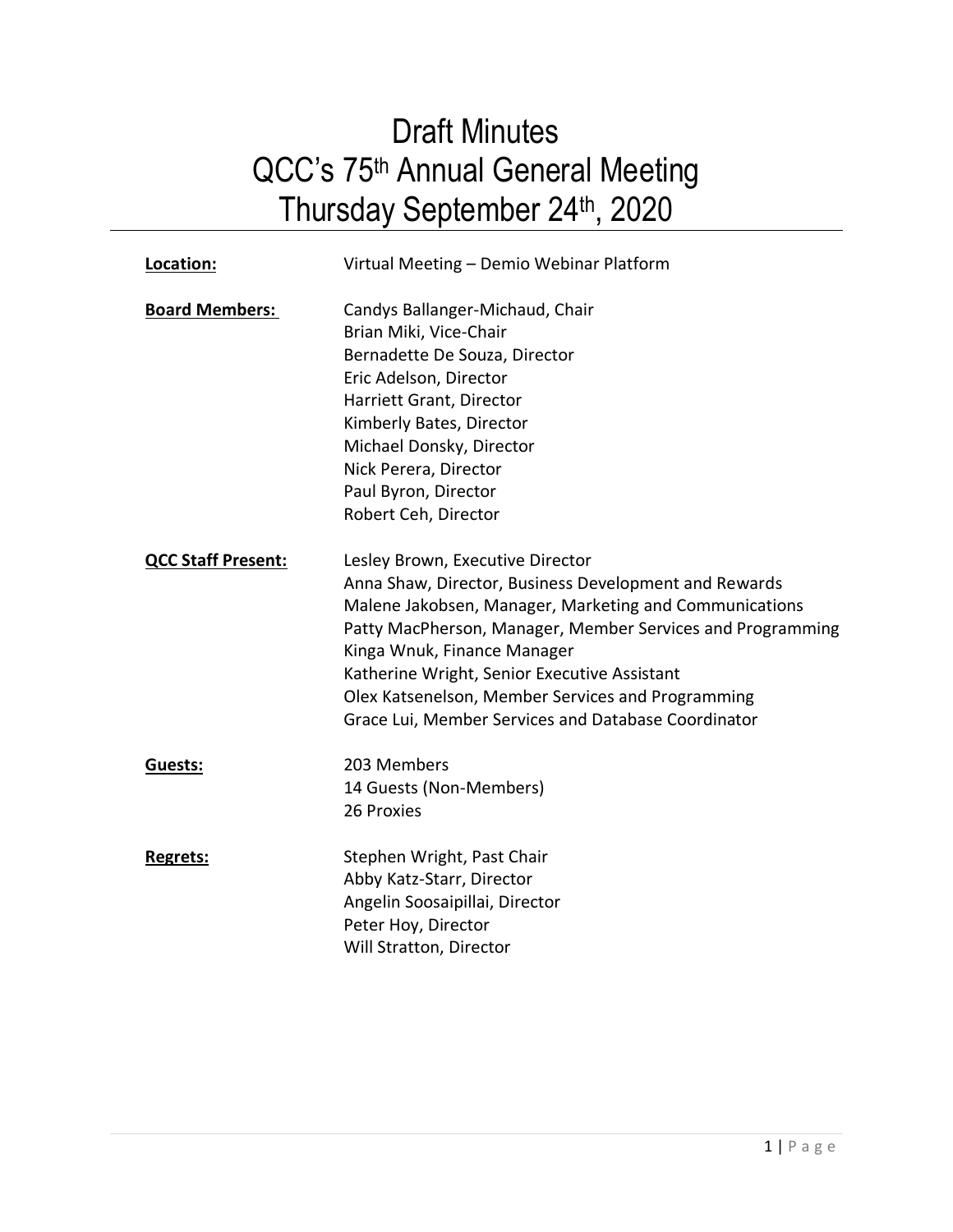## **WELCOME & INTRODUCTION**

Candys Ballanger-Michaud, Chair of the QCC's Board of Directors, welcomes all attendees to QCC's first ever virtual AGM. She highlights statistics on the diversity of members joining in from across Ontario and provides instructions on how to navigate the virtual platform.

QCC's major accomplishments for the year are outlined, and acknowledgements are made to all the individuals who played a role in advancing the organization's strategic journey.

#### **VOTING PROCEDURE**

Candys outlines the voting procedure, including confirmation that proxies have been made available in accordance with the By-Laws. Detailed instructions are provided on how to vote using the virtual poll feature.

## **PROOF OF MEETING NOTICE / DETERMINATION OF QUORUM**

Candys declares that notice of the Annual General Meeting has been duly given to all members of QCC in accordance with the By-Laws, and that QCC has engaged the use of absentee voting proxies to establish quorum.

**Candys: "I understand that we have 202 Members present and accounted for, including 26 proxies, so I declare that there is a quorum present (over 25) and that the meeting is duly constituted for the transaction of business.**"

#### **CALL TO ORDER/ APPOINTMENT OF SECRETARY**

Candys called the meeting to order.

**MOTION:** *"That the 2020 Annual General Meeting be called to order and that Katherine Wright, QCC's Senior Executive Assistant, be appointed Meeting Secretary."*

**MOVED BY: David Webb SECONDED BY: Michael Donsky**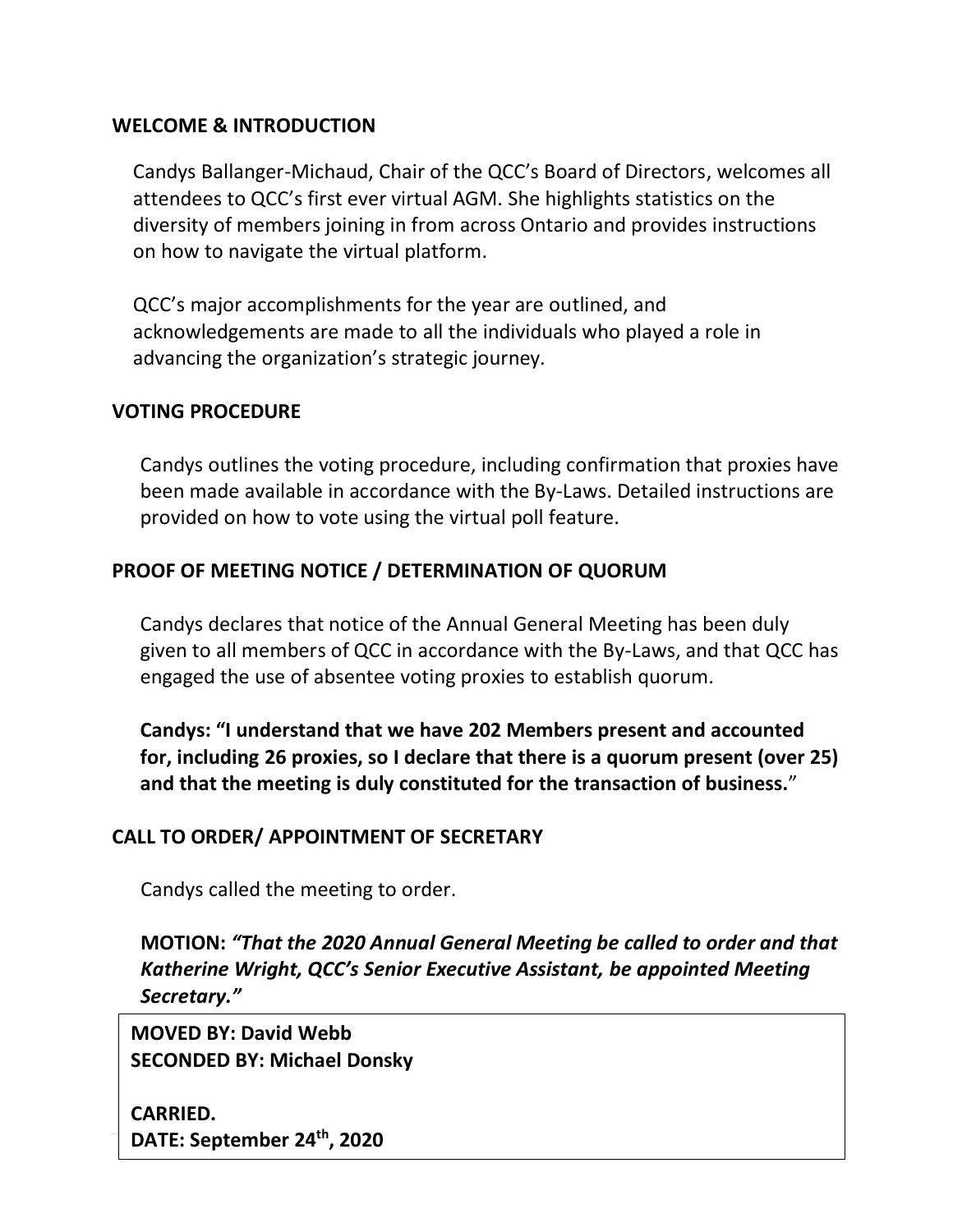## **APPROVAL OF AGENDA**

Candys presents the Agenda for this afternoon's meeting.

## **MOTION: "***That QCC'S Membership accepts and approves the Agenda for the September 24th, 2020 Annual General Meeting as presented."*

**MOVED BY: Gilbert Cadieux SECONDED BY: Mike Robitaille**

**CARRIED. DATE: September 24th, 2020**

#### **GUEST SPEAKER #1: SECRETARY OF THE CABINET, STEVEN DAVIDSON**

Candys introduces the first guest speaker for the afternoon: the Secretary of the Cabinet, Steven Davidson. Secretary Davidson shares his remarks with the meeting attendees.

## **GUEST SPEAKER #2: CHIEF DIGITAL AND DATA OFFICER AND DEPUTY MINISTER, HILLARY HARTLEY**

Brian introduces the second guest speaker for the afternoon: the Deputy Minister of the Ontario Digital Service and Ontario's Chief Digital and Data Officer, Hillary Hartley. Deputy Davidson shares her remarks and engages in a Q&A session with the meeting attendees following her presentation.

## **APPROVAL OF MINUTES OF THE September 26th, 2019 ANNUAL GENERAL MEETING**

Candys presents the Minutes of the September 26<sup>th</sup>, 2019 Annual General Meeting, held in London, Ontario, and explains that only members in attendance at the last AGM are entitled to vote to accept the Minutes.

## **MOTION:** *"THAT QCC's Membership accepts and approves the Minutes of the 2019 Annual General Meeting as presented."*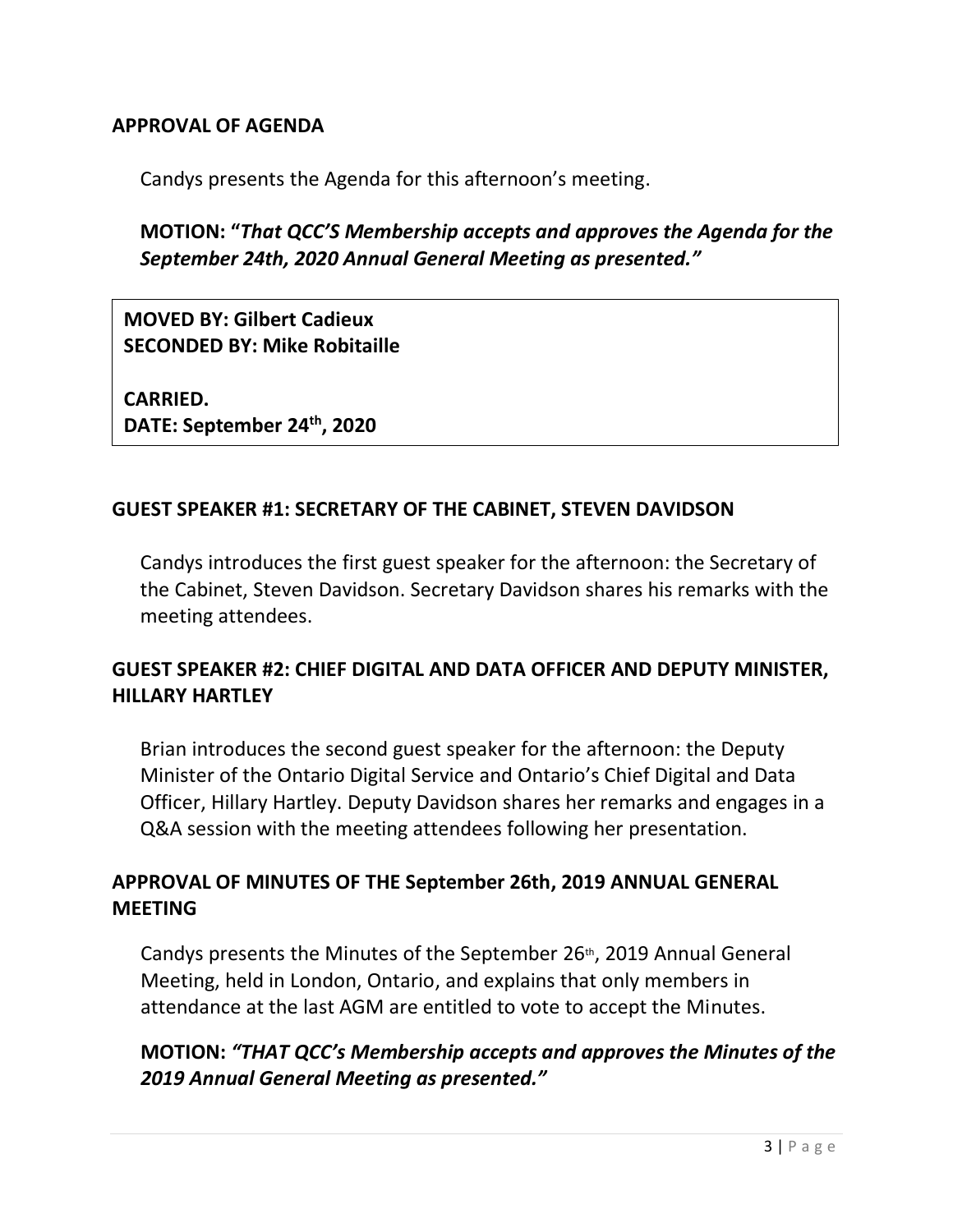**MOVED BY: Fran Martellotti SECONDED BY: Michael Donsky**

**CARRIED. DATE: September 24th, 2020**

## **QCC CHAIR'S REPORT**

Candys presented a video she created as an overview of what we have achieved in the past year, and what lies ahead in the coming year.

## **QCC EXECUTIVE DIRECTOR'S REPORT**

Candys presents a video of the Executive Director, Lesley Brown, which outlines some of QCC's accomplishments this past year and how QCC has improved its engagement with members.

#### **APPROVAL OF AMENDED QCC BY-LAWS**

Robert Ceh, QCC's Governance Officer and Chair of the Governance Committee presents QCC's proposed Bylaw changes, as outlined in two AGM materials uploaded to the website: *The Proposed By-Law Changes - QCC AGM*, *September 24th, 2020* and *Revised Draft By-Laws for Approval September 24th , 2020*. Rob called for a motion and opened for any member questions concerning the By-Laws before putting the motion to a vote.

## **MOTION:** *"That the amended By-Laws be approved as presented."*

**MOVED BY: David Webb SECONDED BY: Lynn Jones**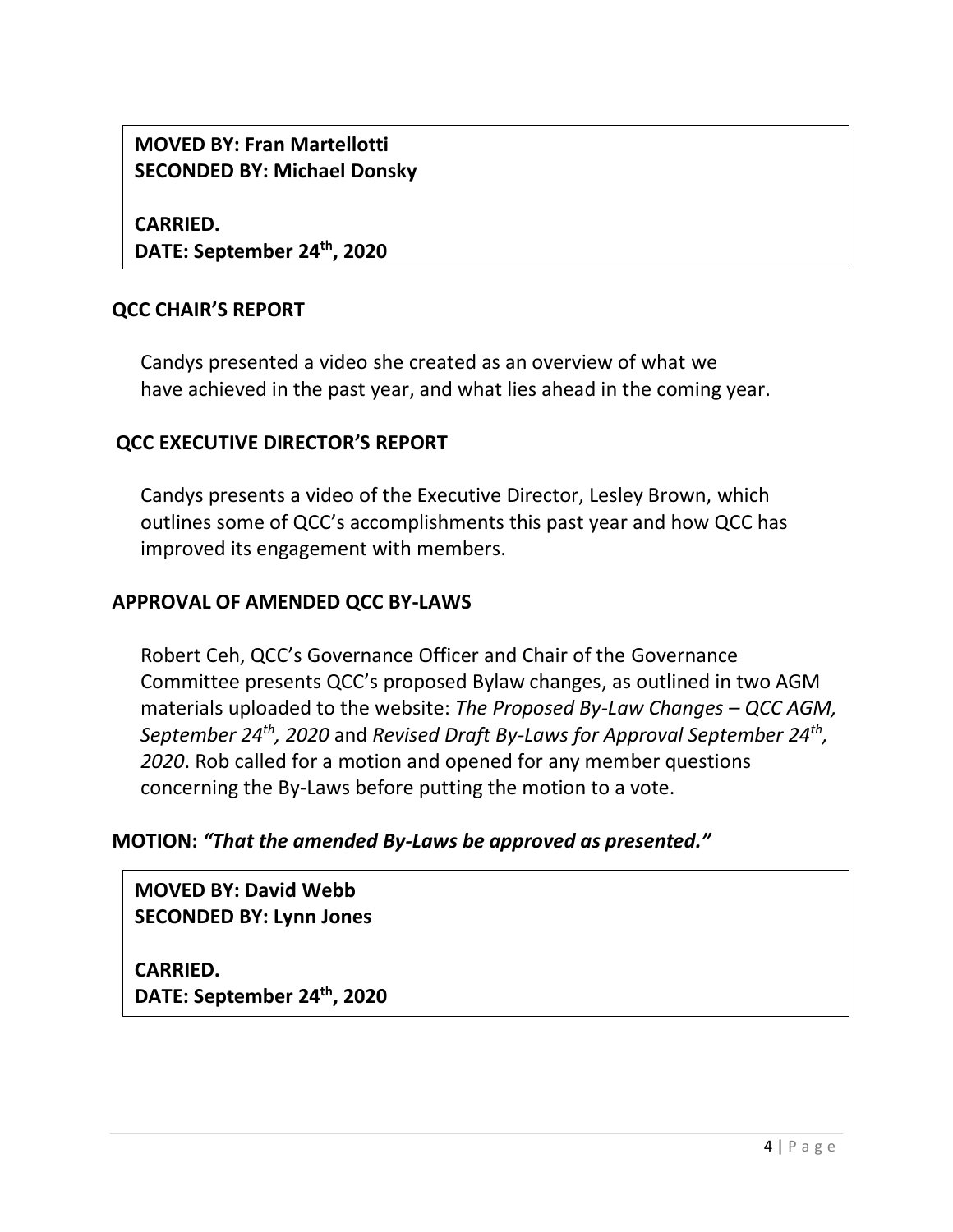## **TREASURER'S REPORT**

## **a. Audited Financial Statements**

Harriett Grant, QCC's Treasurer and Chair of the Finance and Audit Committee presents the Financial Audited Statements, which were available for members to view on the QCC website. Harriett called for a motion and opened for any member questions concerning the Audited Financial Statements before putting the motion to a vote.

## **MOTION:** *"That the 2019/20 Audited Financial Statements be adopted as presented."*

**MOVED BY: Gail Pencoff SECONDED BY: Dave Kerr**

**CARRIED. DATE: September 24th, 2020**

## b. **Appointment of Auditors for 2020/2021**

Harriett called for a motion to approve Hilborn LLP as QCC's auditors for the current fiscal year and opened for any member questions concerning the Audited Financial Statements before putting the motion to a vote.

**MOTION: "THAT QCC's Membership approves the appointment of Hilborn, LLP, as its auditors for the fiscal year ending 2021."**

**MOVED BY: David Webb SECONDED BY: Louise Larocque**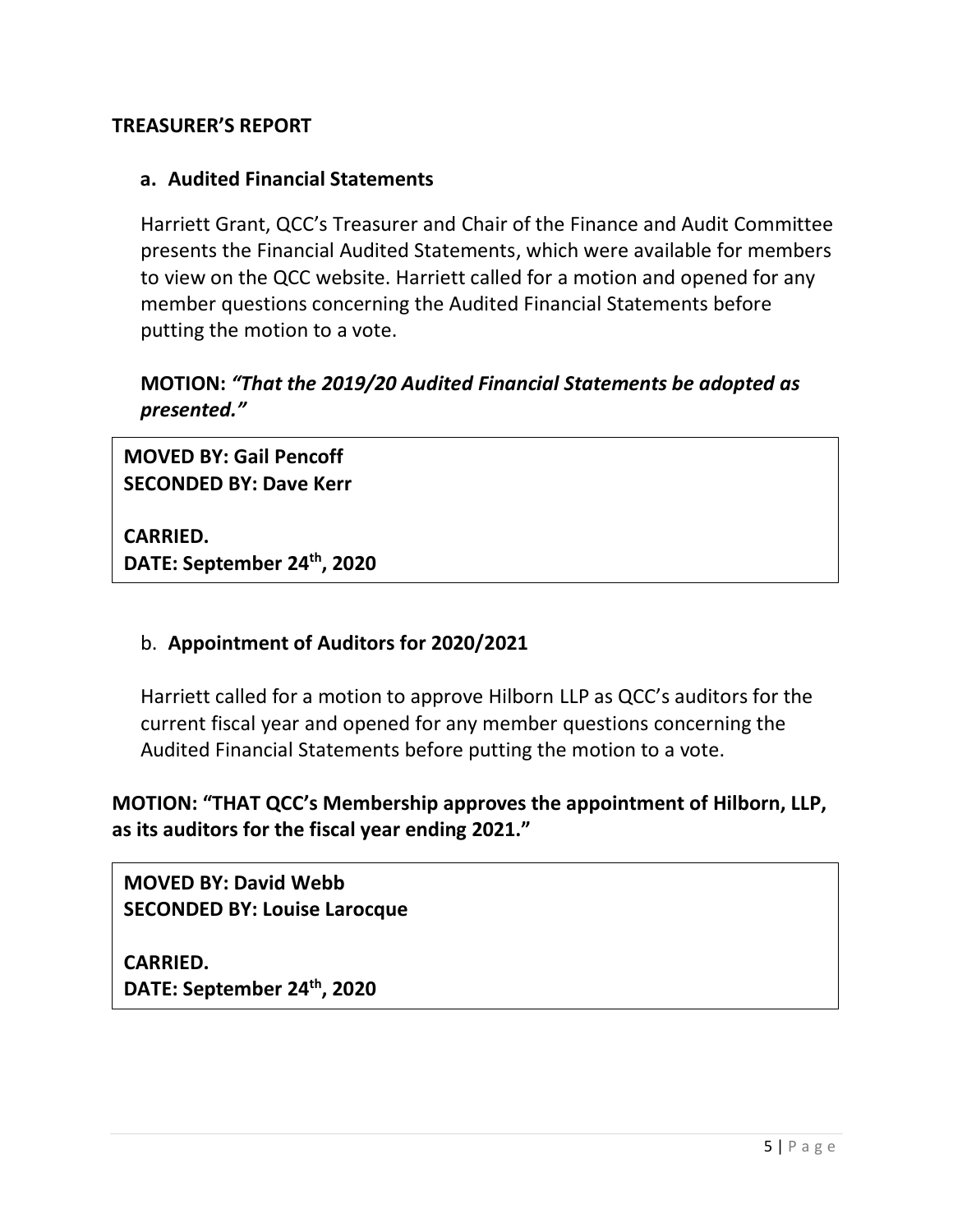# **PRESENTATION / ELECTION OF DIRECTORS [Brian Miki]**

Brian Miki, QCC's Vice-Chair, outlines QCC's nomination process and presents the slate of Directors for the following year as listed below.

## **Standing Directors (Continuing in their Term)**

- Nick Perera
- **Brian Miki**
- Rob Ceh
- Kimberley Bates
- **Nichael Donsky**
- William Stratton
- Paul Byron
- **Bernadette DeSouza**

#### **Directors up for Re-election**

- Candys Ballanger-Michaud
- **Stephen Wright**

#### **Slide: Departing Directors**

- **-** Peter Hoy
- **-** Harriett Grant
- Abby Katz-Starr

#### **Slide: New Directors up for Election**

- Angelin Soosaipillai
- **Eric Adelson**

Brian called for a motion to approve the slate of Directors and opened for any member questions before putting the motion to a vote.

## **MOTION:** *"That the QCC's Membership approves the slate of Directors for 2020 –2021 as presented."*

**MOVED BY: Joe Caramanna SECONDED BY: Gilbert Cadieux**

**CARRIED. DATE: September 24th, 2020**

 $\overline{\phantom{a}}$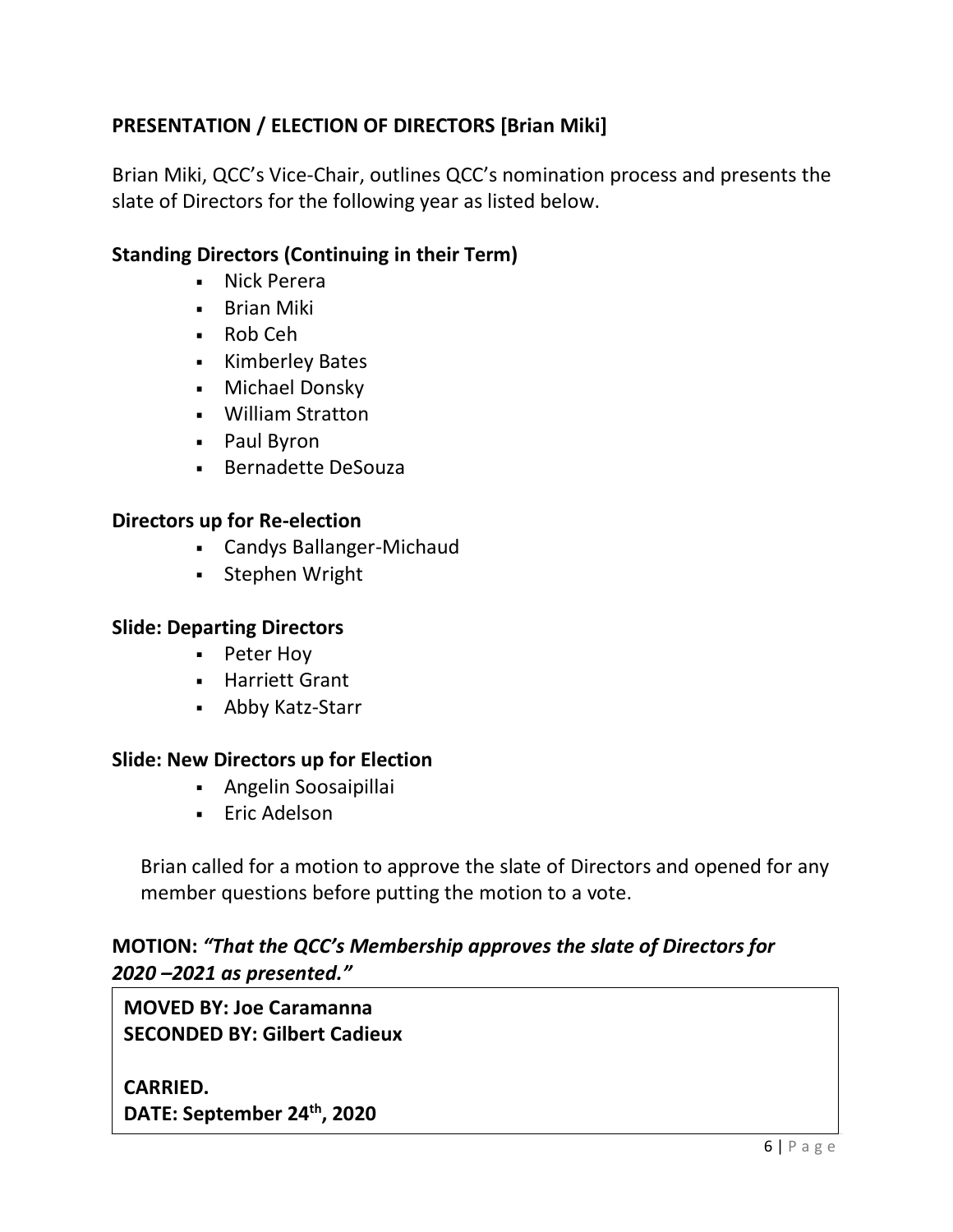## **ACKNOWLEGEMENT OF DEPARTING DIRECTORS**

Candys acknowledges the Directors stepping off the Board this year – Peter Hoy, Harriett Grant, and Abby Katz-Starr.

#### **OUTGOING CHAIR'S REMARKS**

Candys shared honour to serve as the Chair of the QCC Board of Directors for the past two years. (*In Candys' own words).*

As I step down from this role, I would like to welcome your Incoming Chair – Brian Miki, who has a message.

#### **MEMBER Q&A**

Candys invites members to share any other questions they have in the chat box, which are addressed in the meeting by the Directors.

#### **ADJOURNMENT OF OFFICIAL MEETING**

Candys shares closing remarks with the meeting attendees, and thanks them for making QCC's first ever virtual AGM a success. Candys encourages attendees to fill out the AGM survey to allow for continual improvement in the development of QCC's AGMs.

#### **MOTION: "That the 2020 Annual General Meeting be adjourned."**

**MOVED BY: David Webb SECONDED BY: Elma Miller**